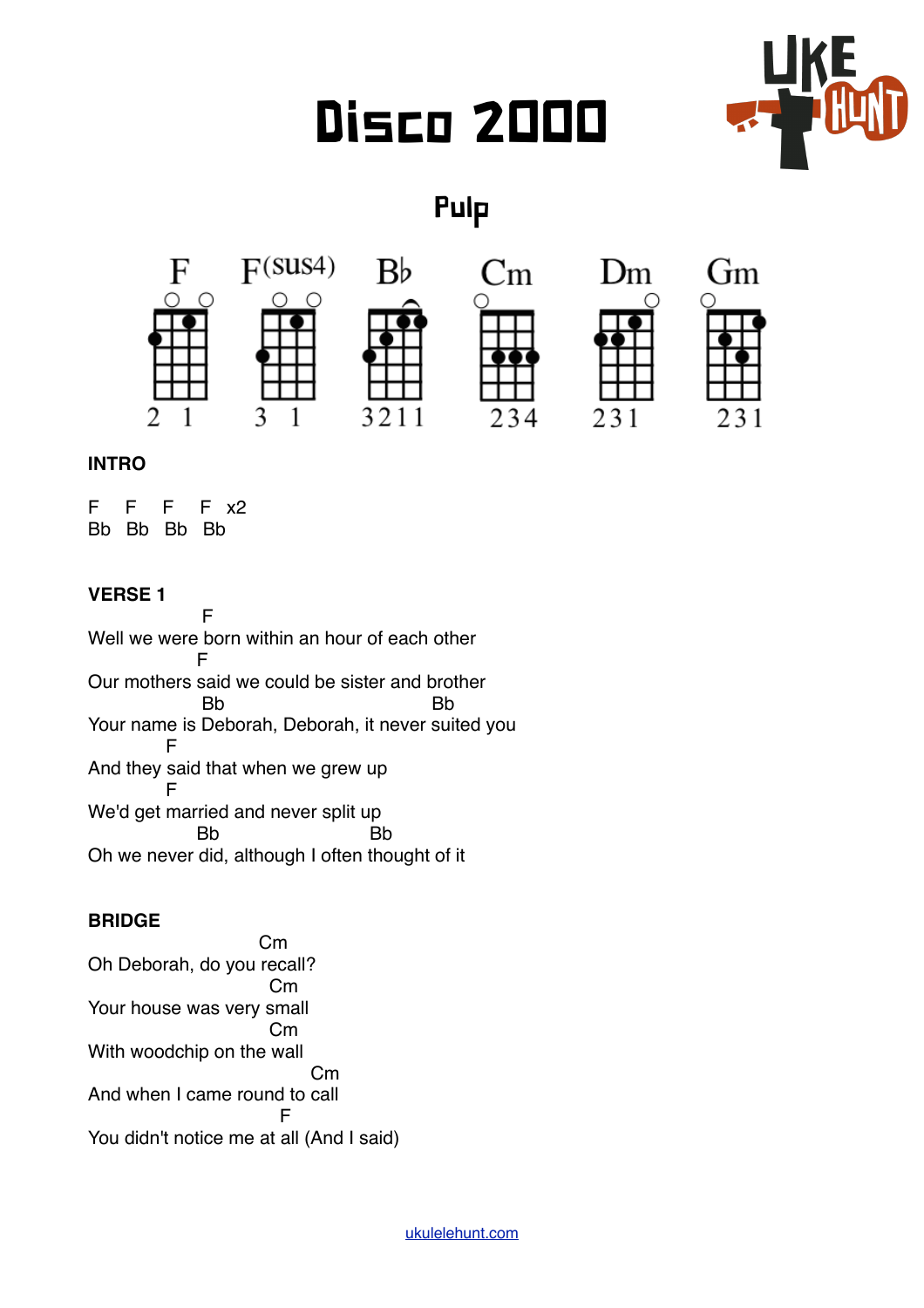## **CHORUS**

Bb Let's all meet up in the year 2000 Dm Gm Won't it be strange when we're all fully grown? Cm Fsus4 F Be there 2 o'clock by the fountain down the road Bb I never knew that you'd get married Dm Gm I would be living down here on my own Cm Fsus4 F On that damp and lonely Thursday years ago

#### **VERSE 2**

**Figure 1** You were the first girl in school to get breasts F Martin said that you were the best **B<sub>b</sub>** Oh the boys all loved you, but I was a mess Bb I had to watch 'em try to get you undressed Fig. 1. P We were friends that was as far as it went F I used to walk you home sometimes but it meant and the Bb and Bb and Bb and Bb and Bb and Bb and Bb and Bb and Bb and Bb and Bb and Bb and Bb and Bb and Bb and Bb and Bb and Bb and Bb and Bb and Bb and Bb and Bb and Bb and Bb and Bb and Bb and Bb and Bb and Bb and Bb a Oh it meant nothing to you, 'cause you were so popular

## **BRIDGE**

## **CHORUS**

#### **MIDDLE**

F F Bb Bb x2

## **BRIDGE**

#### **CHORUS**